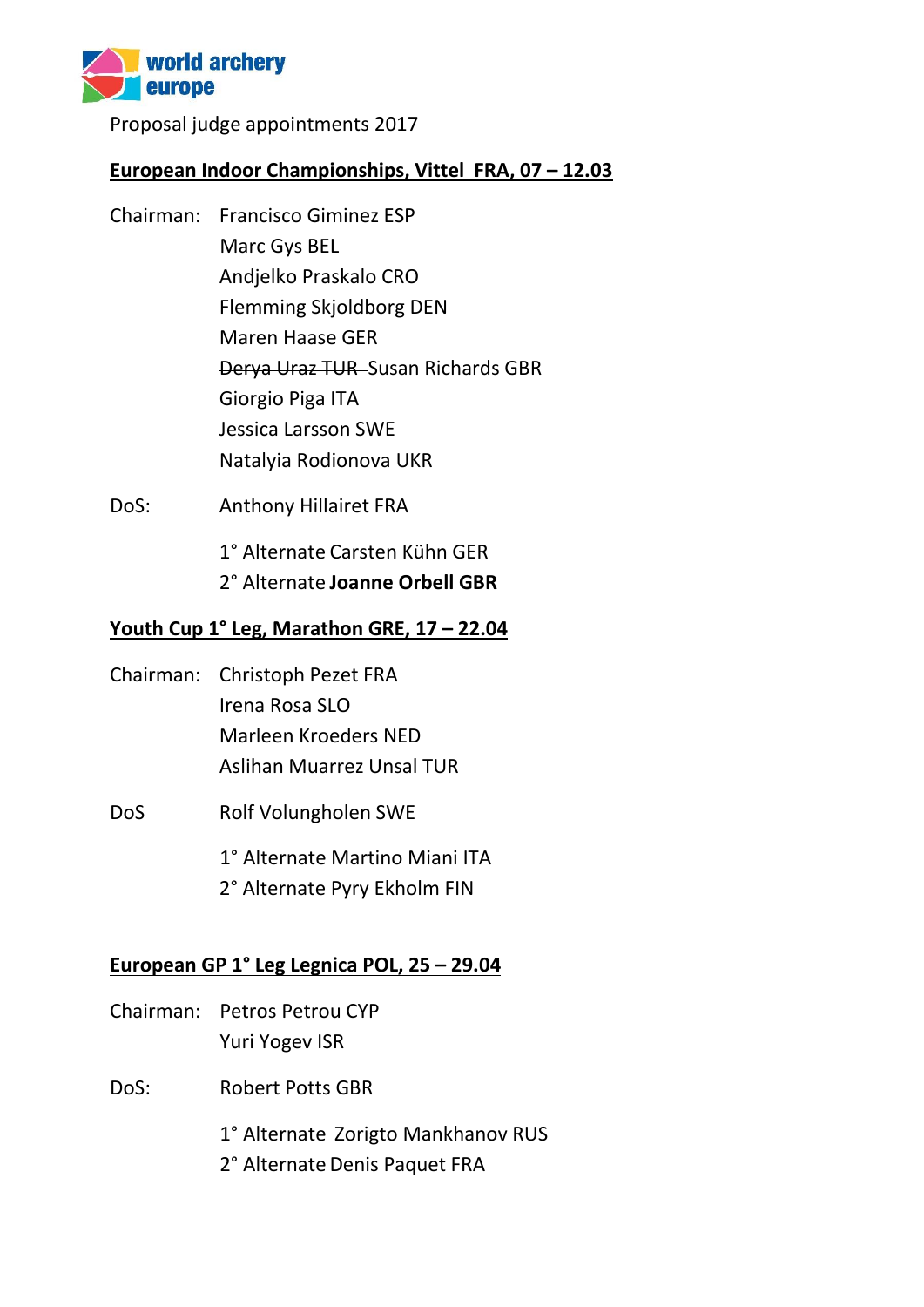# **European GP 2° Leg Bucharest ROU, 16 – 20.05**

| Chairman: Klaus Lykkebaek DEN |
|-------------------------------|
| Christina Tiflidou GRE        |

DoS: Niko Ylipelkonen FIN

1° Alternate Alper Gulen TUR 2° Alternate Svetlana Vran SLO

#### **Youth Cup 2° Leg Porec CRO, 09 – 14.07**

- Chairman: Graham Potts GBR Patrick Wiggeleer BEL Manfred Piesinger AUT Maya Shalaby SLO Manuela Cascio ITA
- DoS: Taksin Cinar Gözacan TUR

1° Alternate Biljana Makrovic SRB

2° Alternate **Flemming Skjoldberg DEN**

#### **European Field Championship Morkice-Catez SLO, 22 – 26.08**

- Chairman: Robert Erica NED Helmut Pöll AUT Nina Herceg CRO David Catalan ESP Susan Richards GBR Barry Brophy IRL Mariagrazia Pinna ITA Slobodan Matic SRB Mariya Larkina RUS Katerina Plakouda GRE 1° Alternate Bjarne Strandby DEN
	- 2° Alternate Elena Morillas Gonzalez ESP